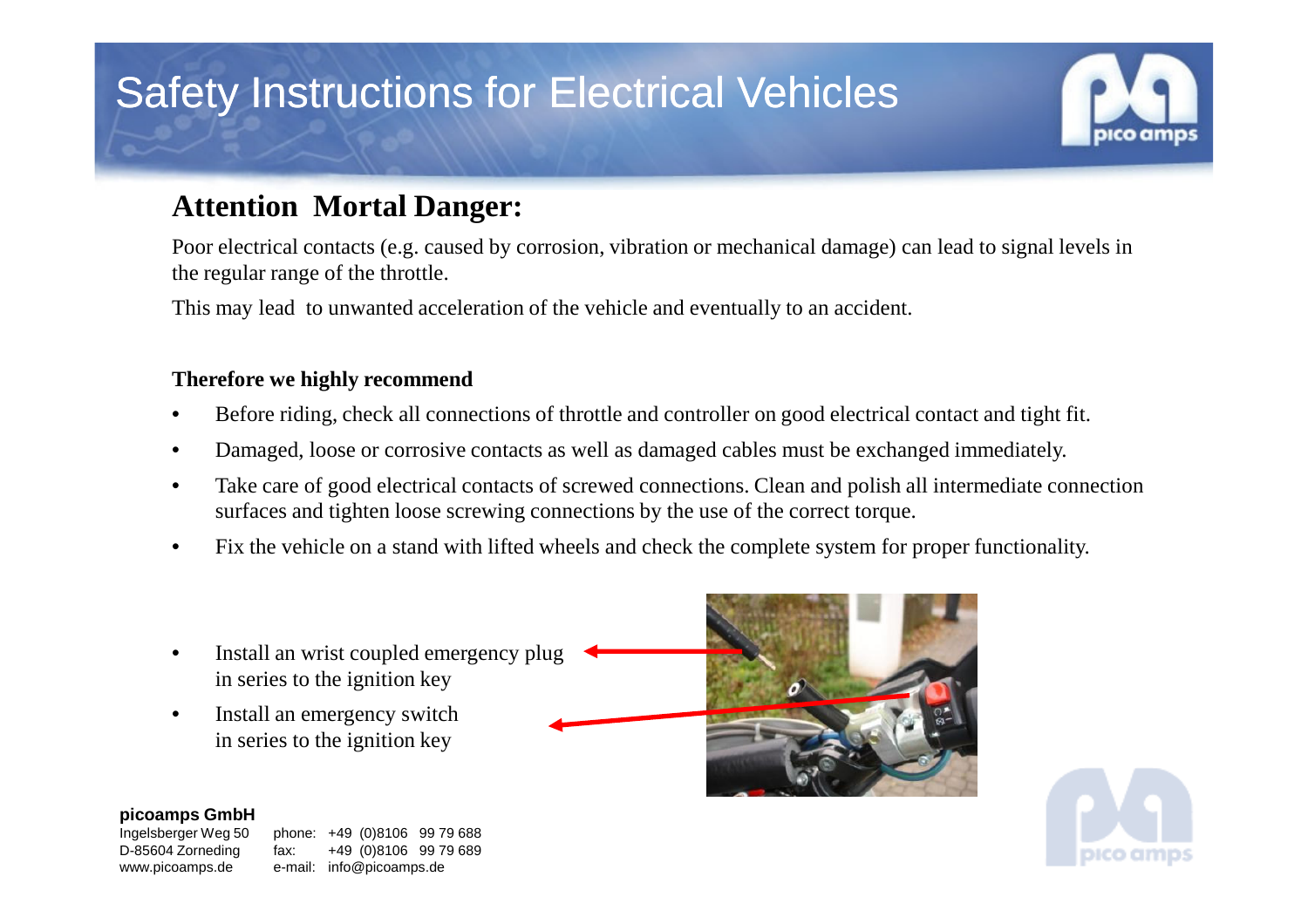# Safety Instructions for Potentiometer Throttle

### **The Potentiometer throttle should not be used without the following additional safety measures:**

•Install an wrist coupled emergency plug or switch in series to the ignition key

Defects in electronic devices cannot be completely avoided. Under certain conditions such a defect may cause an output signal of potentiometer which is equivalent to "throttle active" signals. This may lead to unwanted acceleration of the vehicle and eventually to accidents.

#### **Therefore we recommend**

- •Before riding, check all connections of throttle and controller for good electrical contact and tight fit.
- •Damaged, loose or corrosive contacts as well as damaged cables must be exchanged immediately.
- •Fix the vehicle on a stand with lifted wheels and check the complete system for proper functionality.



#### **picoamps GmbH**

Ingelsberger Weg 50 www.picoamps.de e-mail: info@picoamps.de

phone: +49 (0)8106 99 79 688 D-85604 Zorneding fax: +49 (0)8106 99 79 689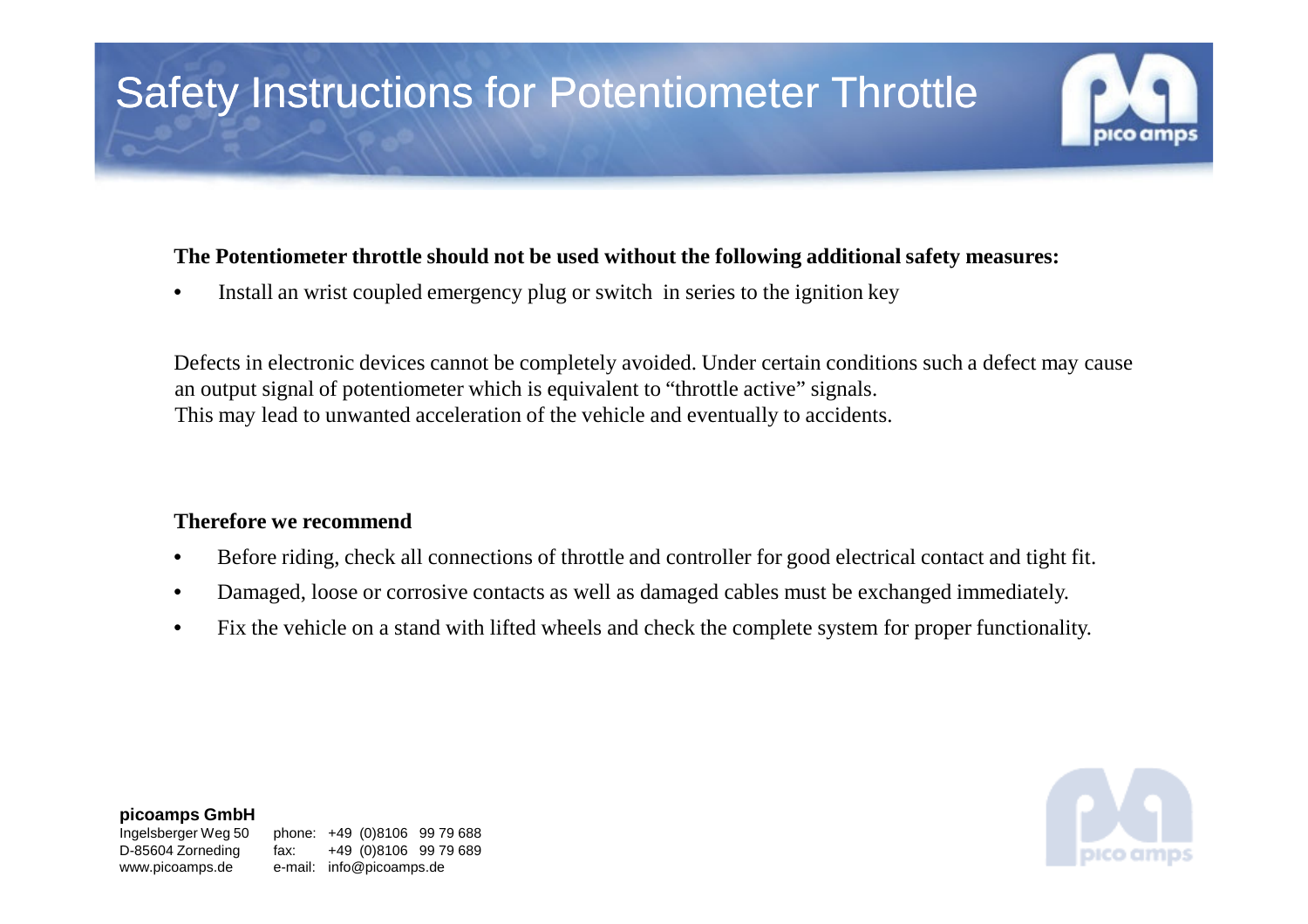# Safety Instructions for Hall Sensor Throttle

#### **The Hall sensor throttle should not be used without the following additional safety measures:**

 $\bullet$ Install an wrist coupled emergency plug or switch in series to the ignition key

Defects in electronic devices cannot be completely avoided. Under certain conditions such a defect may cause an output signal of Hall sensor which is equivalent to "throttle active" signals. This may lead to unwanted acceleration of the vehicle and eventually to accidents.

### **Such a failure is highly probable for Hall sensor throttles with damaged or broken housing**

#### **Therefore we recommend**

- •Before riding, check **Hall sensor housing** and replace immediately if damaged or broken.
- $\bullet$ Before riding, check all connections of throttle and controller for good electrical contact and tight fit.
- •Damaged, loose or corrosive contacts as well as damaged cables must be exchanged immediately.
- •Fix the vehicle on a stand with lifted wheels and check the complete system for proper functionality.



#### **picoamps GmbH**

Ingelsberger Weg 50 www.picoamps.de e-mail: info@picoamps.de

phone: +49 (0)8106 99 79 688 D-85604 Zorneding fax: +49 (0)8106 99 79 689